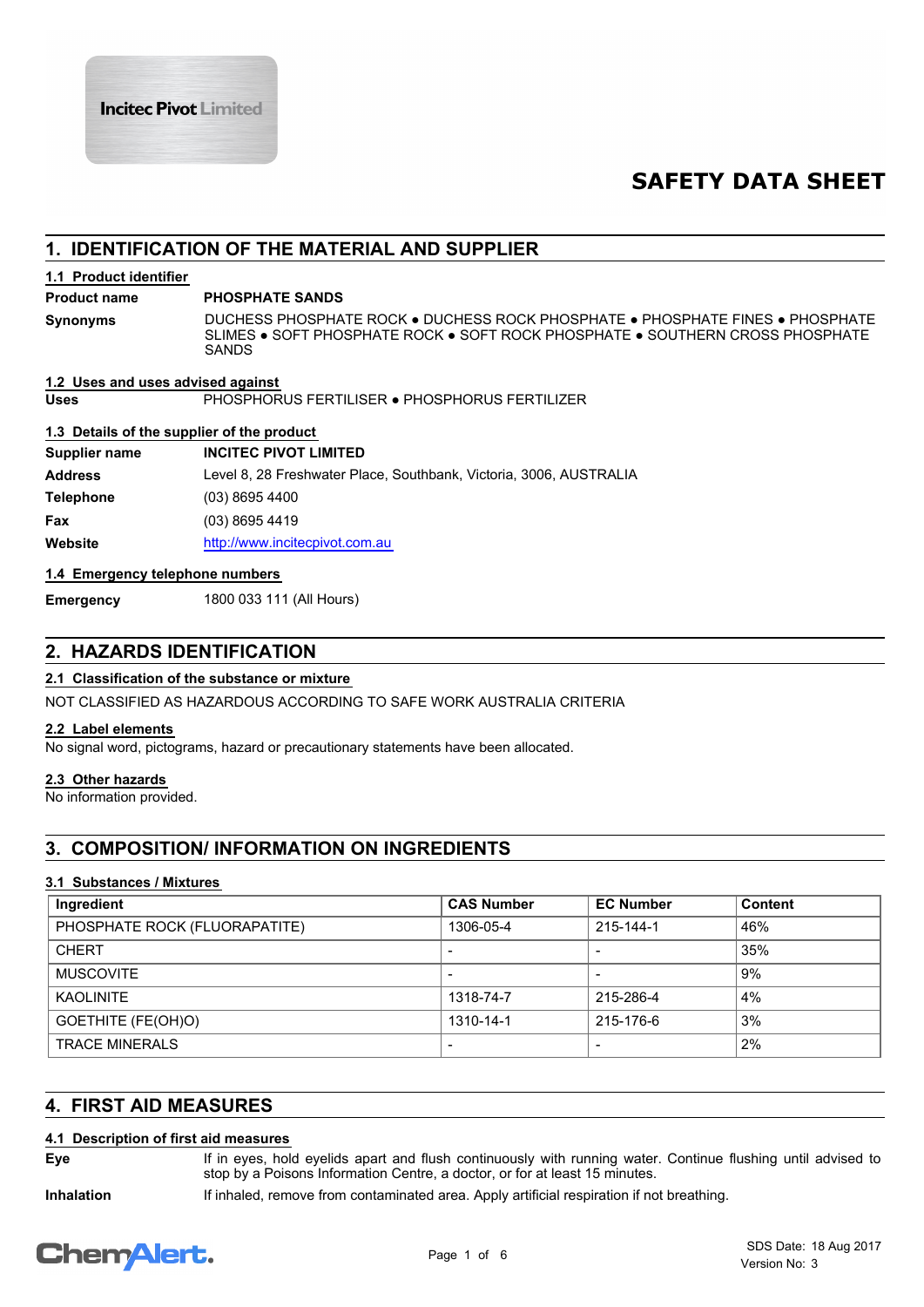## **PRODUCT NAME PHOSPHATE SANDS**

If skin or hair contact occurs, remove contaminated clothing and flush skin and hair with running water. **Skin**

Continue flushing with water until advised to stop by a Poisons Information Centre or a doctor.

For advice, contact a Poisons Information Centre on 13 11 26 (Australia Wide) or a doctor (at once). If swallowed, do not induce vomiting. **Ingestion**

**First aid facilities** None allocated.

### **4.2 Most important symptoms and effects, both acute and delayed**

See Section 11 for more detailed information on health effects and symptoms.

#### **4.3 Immediate medical attention and special treatment needed**

Treat symptomatically.

# **5. FIRE FIGHTING MEASURES**

### **5.1 Extinguishing media**

Use an extinguishing agent suitable for the surrounding fire.

## **5.2 Special hazards arising from the substance or mixture**

Non flammable. May evolve toxic gases if strongly heated.

## **5.3 Advice for firefighters**

No fire or explosion hazard exists.

# **5.4 Hazchem code**

None allocated.

# **6. ACCIDENTAL RELEASE MEASURES**

### **6.1 Personal precautions, protective equipment and emergency procedures**

Wear Personal Protective Equipment (PPE) as detailed in section 8 of the SDS.

### **6.2 Environmental precautions**

Prevent product from entering drains and waterways.

### **6.3 Methods of cleaning up**

Recover spilt fertiliser as soon as possible, and place in suitable containers.

For disposal options, see Section 13.

## **6.4 Reference to other sections**

See Sections 8 and 13 for exposure controls and disposal.

# **7. HANDLING AND STORAGE**

## **7.1 Precautions for safe handling**

Use safe work practices. Avoid eye or skin contact and dust inhalation. Observe good personal hygiene, including washing hands before eating.

### **7.2 Conditions for safe storage, including any incompatibilities**

Generally speaking, fertilisers should be stored in a dry covered area away from farm chemicals, e.g. insecticides, fungicides and herbicides. Concrete floors are recommended.

This product (Phosphate Sands) is insoluble so may be stored in a bulk stockpile in the open. Contamination of waterways should be avoided.

Bulk fertilisers pose a risk of engulfment when being removed from the stockpile. Conduct Risk Assessments, and ensure appropriate equipment, procedures and training are in place.

### **7.3 Specific end uses**

No information provided.

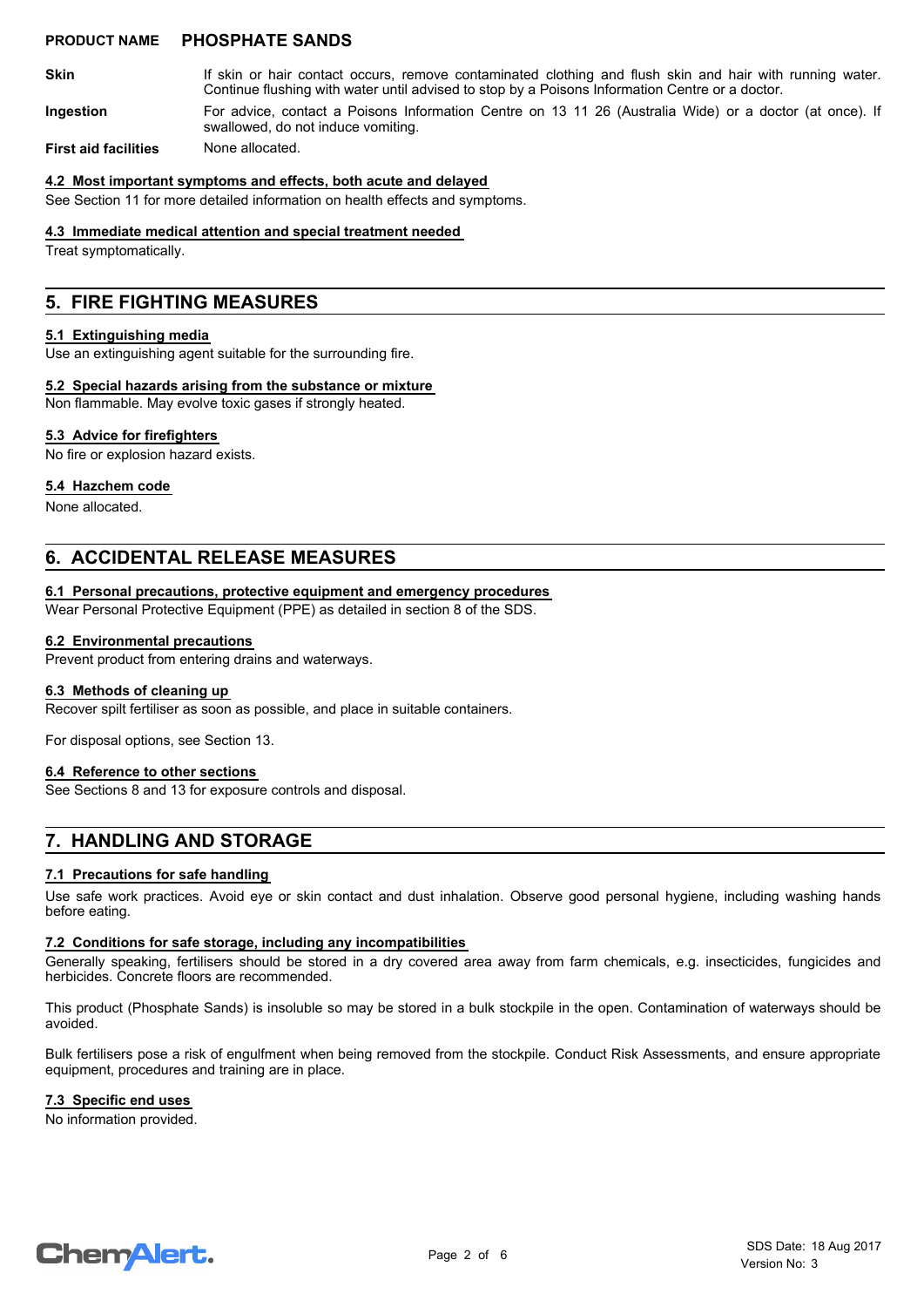# **8. EXPOSURE CONTROLS / PERSONAL PROTECTION**

## **8.1 Control parameters**

## **Exposure standards**

| Ingredient    | <b>Reference</b> | <b>TWA</b> |                   | <b>STEL</b>                                    |                                       |
|---------------|------------------|------------|-------------------|------------------------------------------------|---------------------------------------|
|               |                  | ppm        | mg/m <sup>3</sup> | ppm                                            | mq/m <sup>3</sup>                     |
| Kaolin        | SWA (AUS)        | --         | 10                | $\hspace{0.1mm}-\hspace{0.1mm}-\hspace{0.1mm}$ | $\hspace{0.05cm}$ $\hspace{0.05cm}$   |
| Nuisance dust | SWA (AUS)        | $-$        | 10                | $\hspace{0.1mm}-\hspace{0.1mm}-\hspace{0.1mm}$ | $\hspace{0.05cm}$ – $\hspace{0.05cm}$ |

#### **Biological limits**

No biological limit values have been entered for this product.

## **8.2 Exposure controls**

**Engineering controls** Avoid inhalation. Maintain dust levels below the recommended exposure standard.

#### **PPE**

The selection of Personal Protective Equipment (PPE) should be based on a Risk Assessment of the amount of dust likely to be generated, including the quantity of product being handled, the presence and amount of fines and dust; the task being performed, the work environment in which it is being undertaken, and the level of exposure. Normal work clothing may suffice during transfer operations in the field, e.g. when filling fertiliser boxes, and in bulk storage facilities where contact with the product is limited under well ventilated conditions and occupational exposure limits are not exceeded.

- **Eye / Face** Where eye contact may occur, wear safety glasses with side shields.
- **Hands** Cotton gloves, which can be washed or disposed of if heavily soiled, will suffice under most circumstances. Use impervious PVC or rubber gloves in high risk situations.
- **Body** Where skin contact may occur and for individuals with sensitive skin, wear ankle length and long sleeved clothing or overalls.
- **Respiratory** Wear a dust mask where exposure to dust is light. Where the dust nuisance is high and ventilation is inadequate, use a properly fitted particulate filter respirator, either full face-piece or half mask plus goggles, that meets Australian Standards AS/NZS 1715 and AS/NZS 1716 "Selection, use and maintenance of respiratory protective devices".

Wash dust from hands and exposed skin. In risk situations, locate an eyewash station nearby. Wash contaminated clothing and other protective equipment before storage or reuse. Ensure all PPE conforms to the relevant Australian Standards. Read the labels on the PPE.



# **9. PHYSICAL AND CHEMICAL PROPERTIES**

## **9.1 Information on basic physical and chemical properties**

| Appearance                       | OFF-WHITE GRANULAR SAND |
|----------------------------------|-------------------------|
| Odour                            | SLIGHT ODOUR            |
| <b>Flammability</b>              | <b>NON FLAMMABLE</b>    |
| <b>Flash point</b>               | <b>NOT RELEVANT</b>     |
| <b>Boiling point</b>             | <b>NOT AVAILABLE</b>    |
| <b>Melting point</b>             | <b>NOT AVAILABLE</b>    |
| <b>Evaporation rate</b>          | <b>NOT AVAILABLE</b>    |
| рH                               | <b>NOT AVAILABLE</b>    |
| <b>Vapour density</b>            | <b>NOT AVAILABLE</b>    |
| <b>Specific gravity</b>          | <b>NOT AVAILABLE</b>    |
| Solubility (water)               | <b>INSOLUBLE</b>        |
| Vapour pressure                  | <b>NOT AVAILABLE</b>    |
| <b>Upper explosion limit</b>     | <b>NOT RELEVANT</b>     |
| Lower explosion limit            | <b>NOT RELEVANT</b>     |
| <b>Partition coefficient</b>     | <b>NOT AVAILABLE</b>    |
| <b>Autoignition temperature</b>  | <b>NOT AVAILABLE</b>    |
| <b>Decomposition temperature</b> | <b>NOT AVAILABLE</b>    |
| Viscositv                        | <b>NOT AVAILABLE</b>    |
| <b>Explosive properties</b>      | <b>NOT AVAILABLE</b>    |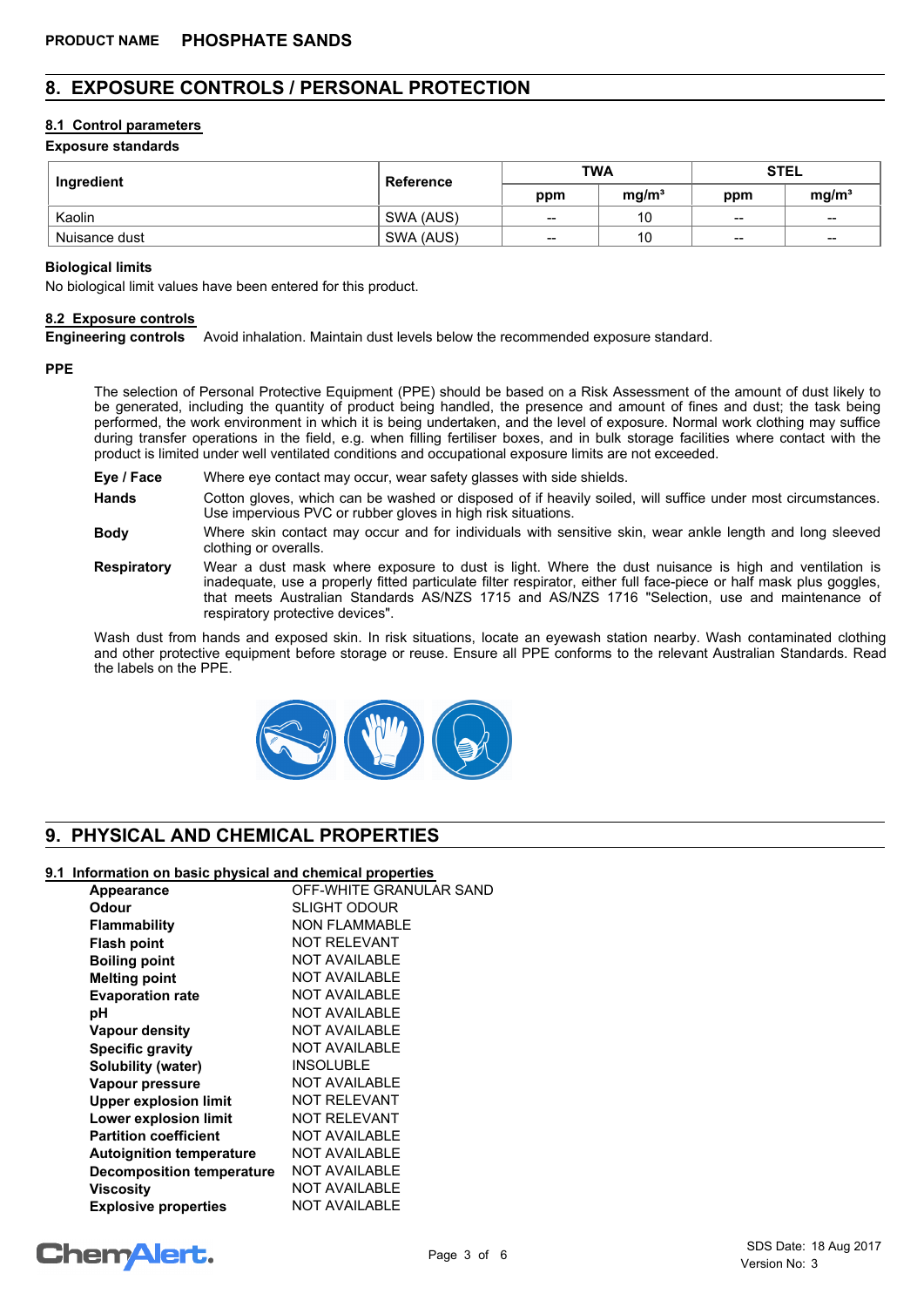# **PRODUCT NAME PHOSPHATE SANDS**

# **9.1 Information on basic physical and chemical properties**

**Oxidising properties Odour threshold** NOT AVAILABLE

# **10. STABILITY AND REACTIVITY**

## **10.1 Reactivity**

Carefully review all information provided in sections 10.2 to 10.6.

## **10.2 Chemical stability**

Stable under recommended conditions of storage.

## **10.3 Possibility of hazardous reactions**

Polymerization will not occur.

# **10.4 Conditions to avoid**

Avoid heat, sparks, open flames and other ignition sources.

### **10.5 Incompatible materials**

Compatible with most commonly used materials.

# **10.6 Hazardous decomposition products**

May evolve toxic gases if heated to decomposition.

# **11. TOXICOLOGICAL INFORMATION**

## **11.1 Information on toxicological effects**

| <b>Acute toxicity</b>              | Based on available data, the classification criteria are not met.               |
|------------------------------------|---------------------------------------------------------------------------------|
| <b>Skin</b>                        | Not classified as a skin irritant. Contact may result in mechanical irritation. |
| Eye                                | Not classified as an eye irritant. Contact may result in mechanical irritation. |
| <b>Sensitisation</b>               | Not classified as causing skin or respiratory sensitisation.                    |
| <b>Mutagenicity</b>                | Not classified as a mutagen.                                                    |
| Carcinogenicity                    | Not classified as a carcinogen.                                                 |
| <b>Reproductive</b>                | Not classified as a reproductive toxin.                                         |
| STOT - single<br>exposure          | Not classified as causing organ damage from single exposure.                    |
| <b>STOT</b> - repeated<br>exposure | Not classified as causing organ damage from repeated exposure.                  |
| <b>Aspiration</b>                  | Not classified as causing aspiration.                                           |

# **12. ECOLOGICAL INFORMATION**

## **12.1 Toxicity**

No information provided.

**12.2 Persistence and degradability**

No information provided.

## **12.3 Bioaccumulative potential**

No information provided.

# **12.4 Mobility in soil**

No information provided.

## **12.5 Other adverse effects**

Phosphate Sands is a naturally occurring mineral that is rich in phosphorus. Avoid spills and contamination of waterways. Phosphorus fertilisers can stimulate weed and algal growth if lost to static surface waterways. Algae affect water quality and taste.

Phosphate Sands has low solubility compared to other processed phosphorus fertilisers, so has less environmental impact in the event of a spill and loss of containment.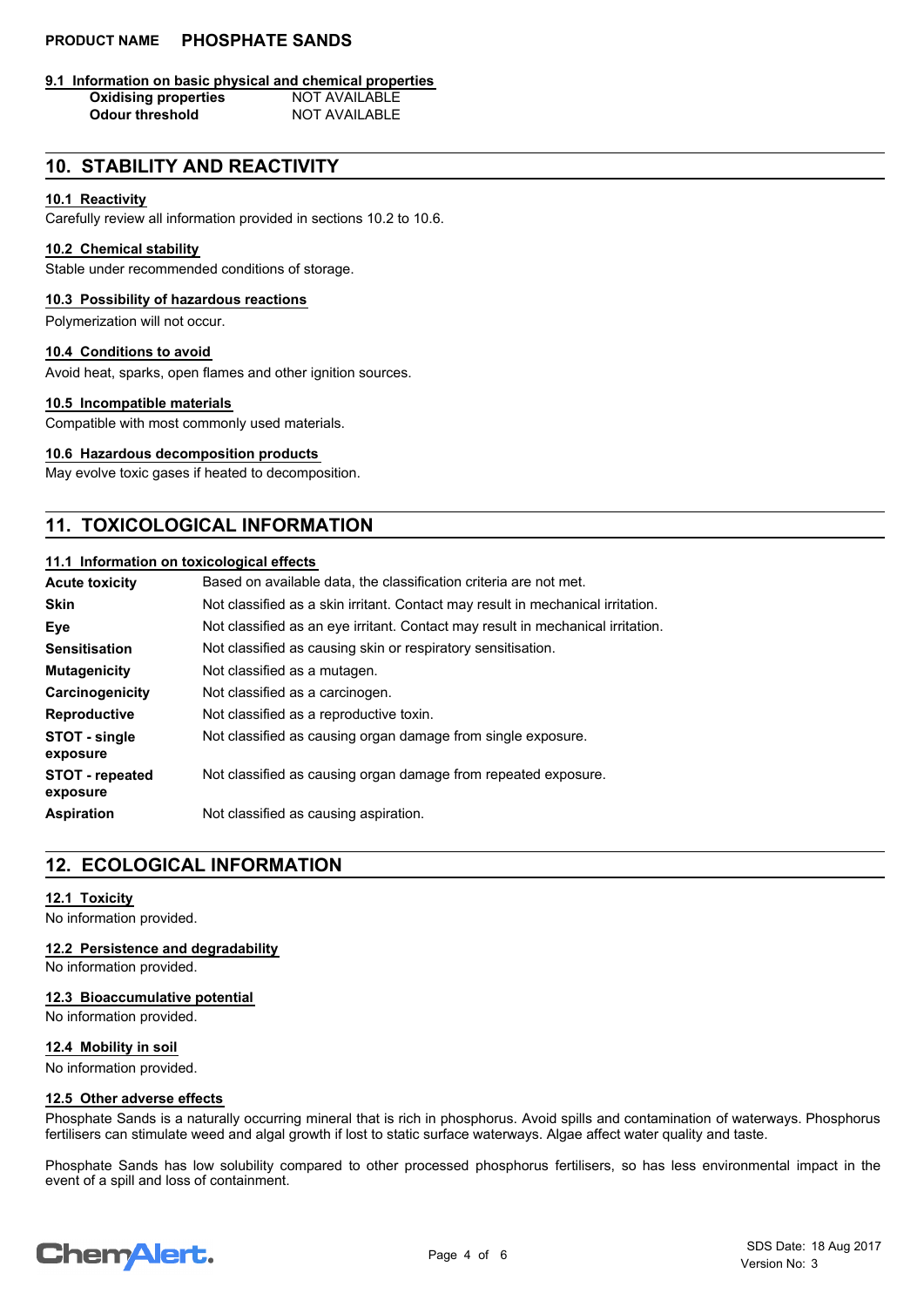# **13. DISPOSAL CONSIDERATIONS**

#### **13.1 Waste treatment methods**

Ideally, the fertiliser should be used for its intended purpose. Beneficial reuse is the preferred disposal option. **Waste disposal**

> If the fertiliser is contaminated with other fertilisers, soil, or other non-harmful substances, and it can be satisfactorily applied, use it for its nutrient value on pasture.

If contaminated with other materials, e.g. fuel, oil or chemicals, the fertiliser waste must be disposed of in accordance with relevant local legislation. Contact the Waste Management Authority for advice.

Legislation **Dispose of in accordance with relevant local legislation.** 

# **14. TRANSPORT INFORMATION**

# **NOT CLASSIFIED AS A DANGEROUS GOOD BY THE CRITERIA OF THE ADG CODE, IMDG OR IATA**

|                                     | <b>LAND TRANSPORT (ADG)</b> | <b>SEA TRANSPORT (IMDG / IMO)</b> | AIR TRANSPORT (IATA / ICAO) |
|-------------------------------------|-----------------------------|-----------------------------------|-----------------------------|
| 14.1 UN Number                      | None allocated.             | None allocated.                   | None allocated.             |
| 14.2 Proper<br><b>Shipping Name</b> | None allocated.             | None allocated.                   | None allocated.             |
| 14.3 Transport<br>hazard class      | None allocated.             | None allocated.                   | None allocated.             |
| 14.4 Packing Group                  | None allocated.             | None allocated.                   | None allocated.             |

#### **14.5 Environmental hazards**

No information provided.

## **14.6 Special precautions for user**

**Hazchem code** None allocated.

# **15. REGULATORY INFORMATION**

### **15.1 Safety, health and environmental regulations/legislation specific for the substance or mixture**

| Poison schedule | A poison schedule number has not been allocated to this product using the criteria in the Standard for the<br>Uniform Scheduling of Medicines and Poisons (SUSMP). |  |  |
|-----------------|--------------------------------------------------------------------------------------------------------------------------------------------------------------------|--|--|
| Classifications | Safework Australia criteria is based on the Globally Harmonised System (GHS) of Classification and<br>Labelling of Chemicals.                                      |  |  |
|                 | The classifications and phrases listed below are based on the Approved Criteria for Classifying Hazardous                                                          |  |  |

Substances [NOHSC: 1008(2004)].

| <b>Hazard codes</b> | None allocated. |
|---------------------|-----------------|
|                     |                 |

**Risk phrases** None allocated. **Safety phrases** None allocated.

**AUSTRALIA: AICS (Australian Inventory of Chemical Substances)** All components are listed on AICS, or are exempt. **Inventory listings**

# **16. OTHER INFORMATION**

RESPIRATORS: In general the use of respirators should be limited and engineering controls employed to avoid exposure. If respiratory equipment must be worn ensure correct respirator selection and training is undertaken. Remember that some respirators may be extremely uncomfortable when used for long periods. The use of air powered or air supplied respirators should be considered where prolonged or repeated use is necessary. **Additional information**